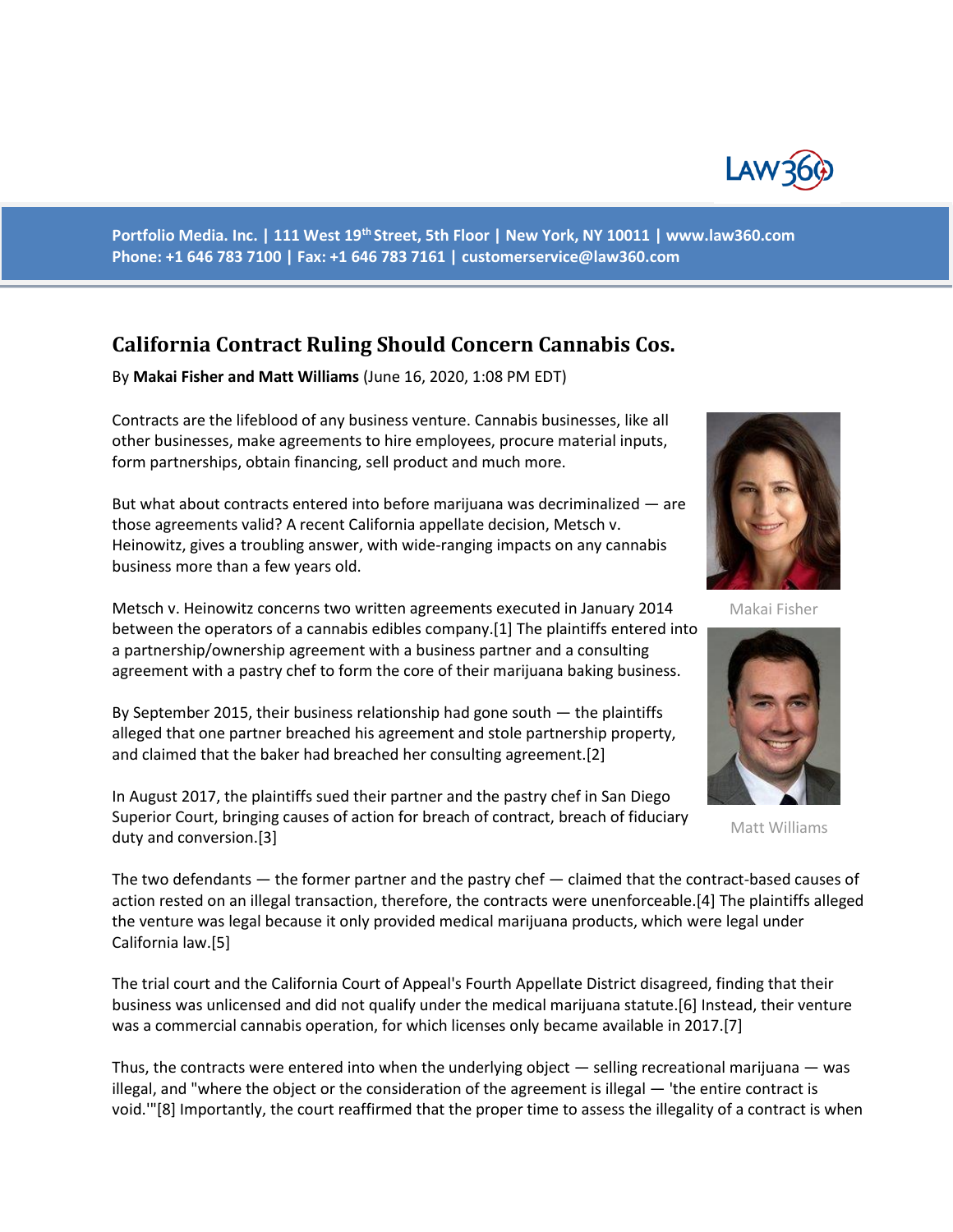the contract was executed — here, 2014, when marijuana was illegal — and not at the time of the lawsuit.[9]

Certainly, an argument could be made — and was made — that the subsequent change in law relates back to retroactively validate an illegal contract, particularly when the contract's illegality turns on the changed legal status of contract's object (e.g., marijuana).

Indeed, after Proposition 64 passed in 2016, legalizing recreational marijuana in California, the San Francisco district attorney announced the retroactive application of the law to recall marijuana convictions.[10]

If the legalization of marijuana was retroactively applied in criminal cases, why not in contract cases? The Metsch court did consider whether changes in the law affect executed contracts, holding that because "there is no evidence that the parties here agreed to incorporate subsequent changes in the law into either of the contracts at issue" enforcing the agreements "would result in improperly modifying the contract without the parties' consent."[11]

The Metsch court, however, seems to have ignored the fact that the terms of the contract would not be changed with legalization of marijuana, simply the validity of the contract.

As of now, no published appellate court opinions have considered this problem — at least in the context of marijuana — making the Metsch court one of the first in the nation to weigh in on the enforceability of contracts executed while marijuana was illegal.

Undoubtedly, Metsch will not be the last word on the issue. It is easy to imagine another court retroactively applying laws legalizing marijuana and validating previously invalid contracts. Indeed, by choosing not to publish its decision, the appellate court left the door open for other courts, or even the same court, to come to a different result the next time this issue arises.

Still, the Metsch opinion sends a strong reminder to California courts that contracts must have a lawful object to be enforceable. For licensed medical marijuana businesses operating under earlier compassionate use regulations, this appellate opinion has no effect. But for recreational marijuana businesses that could not obtain licenses until 2017, at the earliest, this case suggests that any contract executed before licensure may not be enforceable.

Metsch specifically concerned partnership and consulting agreements, but the reasoning behind the decision would likely apply to any other contract, including employment agreements, sourcing/distribution agreements, financing agreements, contracts with vendors and so on.

As the Metsch court stated, where the underlying agreements concern illegal marijuana transactions, "the courts will not assist in providing relief to plaintiffs, regardless of the merits of the claims."[12] If a contract cannot be enforced in court, the parties are left with no legal mechanism to compel compliance with its terms.

Although the current state of the law controlling marijuana business contracts executed prelegalization is arguably in a gray area, one court has voiced its opinion, and the legal reasoning of Metsch may very well prevail. In light of the potentially broad reach of Metsch — and to avoid being the next test case — there are steps cannabis companies can take now to assess and manage the risk of unenforceable agreements. Specifically, cannabis companies in California should consider the following measures:

• Identify any contracts executed before the business received a cannabis license.